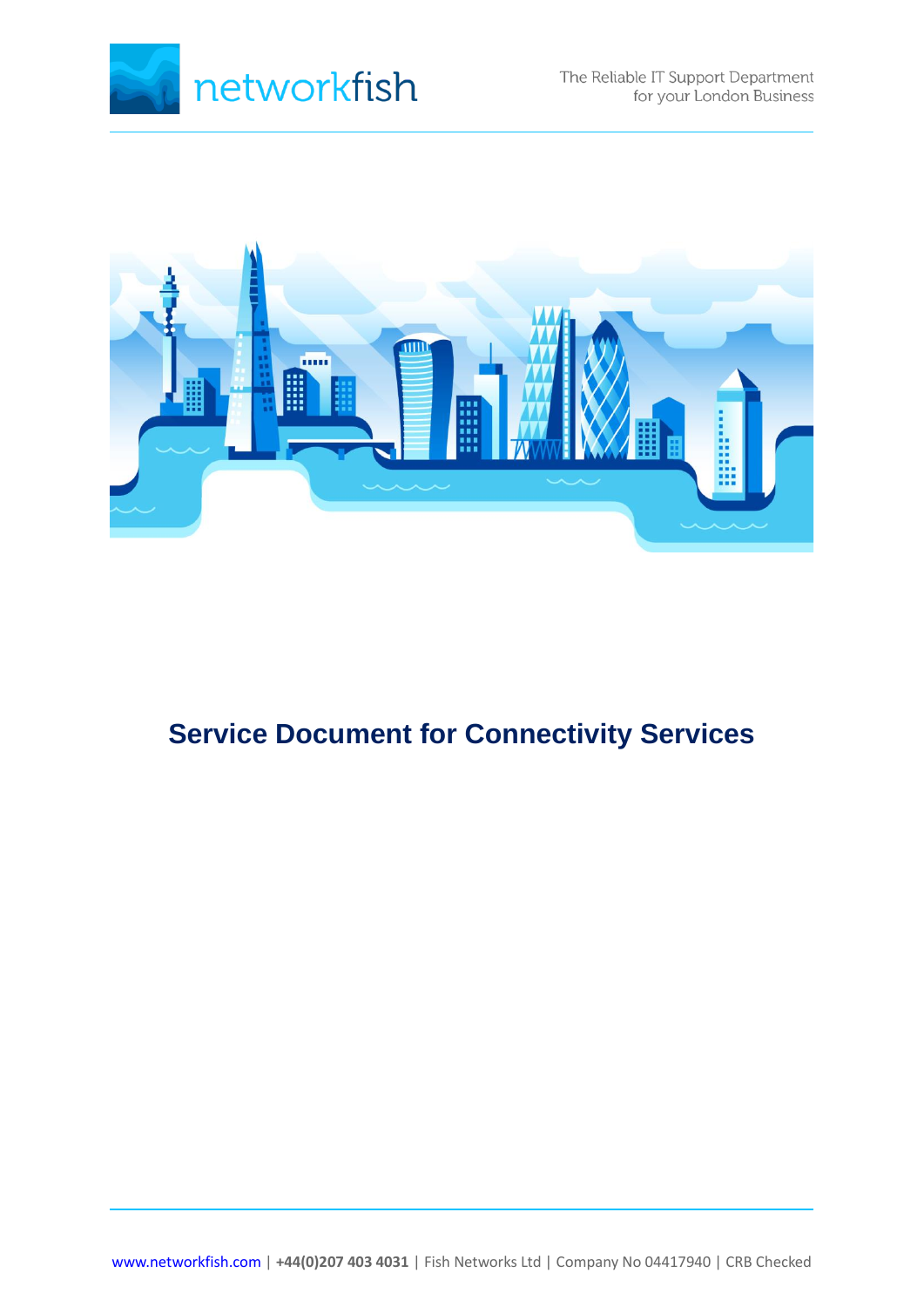

# **Contents**

- 1. Document Purpose
- 2. Service Delivery and Acceptance
- 3. Service Support
- 4. Service Billing and Service Commencement Dates
- 5. Service Levels
- 6. Additional Terms applicable to Cloud & IT Services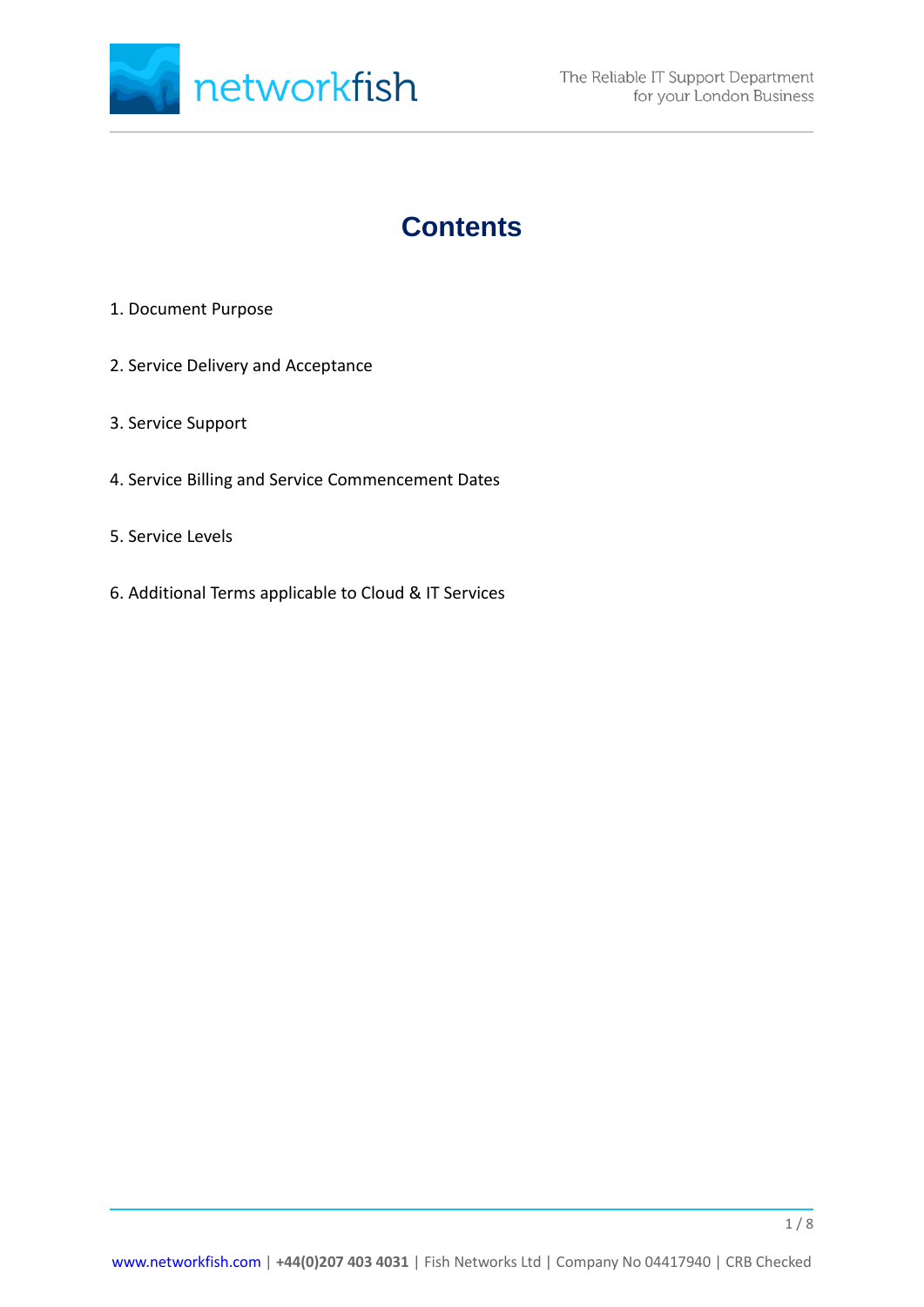

#### **1. Document Purpose**

This document describes Fish Networks's Cloud & IT and Data Centre Services portfolio, their service level agreements and the service-specific terms and conditions that apply, in addition to , or in lieu of (as designated herein) the General Terms and Conditions of the Partner's Master Partner Reseller Agreement with Fish Networks (the "General Terms"). Capitalised terms used in this Service Document which are defined in the General Terms or the Additional Terms set out herein shall be afforded their defined meanings throughout this Service Document. Each service within the portfolio is set out in a separate Service Definition attached as a schedule.

#### **2. Service Delivery and Acceptance**

The Service Delivery Team (SDT) will provide regular progress reporting. All activities related to service delivery are scheduled within Normal Business Hours. If the Parties agree to re-schedule these outside of Normal Business Hours, additional charges may apply. The SDT will notify the Partner by email that the Service(s) is ready to be used. Where applicable to a Service, acceptance tests are set out in the relevant Service Definition. All Target Service Commencement Dates herein are estimated. 3

# 3. **Service Support**

### 3.1 Fault Management

Save where specified otherwise in the applicable Service Definition, Fish Networks will monitor the Connectivity Services' performance 24 x 7 x 365. In the event of a fault, an incident ticket will be raised by Fish Networks.Information regarding how to contact Fish Networks's Customer Support Centre and fault reporting can be found in the " Customer Support Handbook", copy available upon request from Fish Networks. Fault resolution shall be undertaken on a 24 hour a day, 7 days a week basis.

#### 3.2 Site Moves

Fish Networks will, if it is technically possible to move the Services from a current End User Site to a new End User Site, provide a quotation to the Partner

### 3.2 Planned and Emergency Works

Fish Networks will aim to provide at least 14 days' notice via email of any planned works. Fish Networks reserves the right to carry out emergency works at any time, without notice. Additional service-specific support and maintenance information is provided in the Service Definition, where applicable

### 4 **Service Commencement Dates and Usage Charges**

#### 4.1 Service Commencement Dates

Except as otherwise agreed in the Contract, the Service Commencement Date for a Service for (i) single site Service, is the date on which that Service is handed over and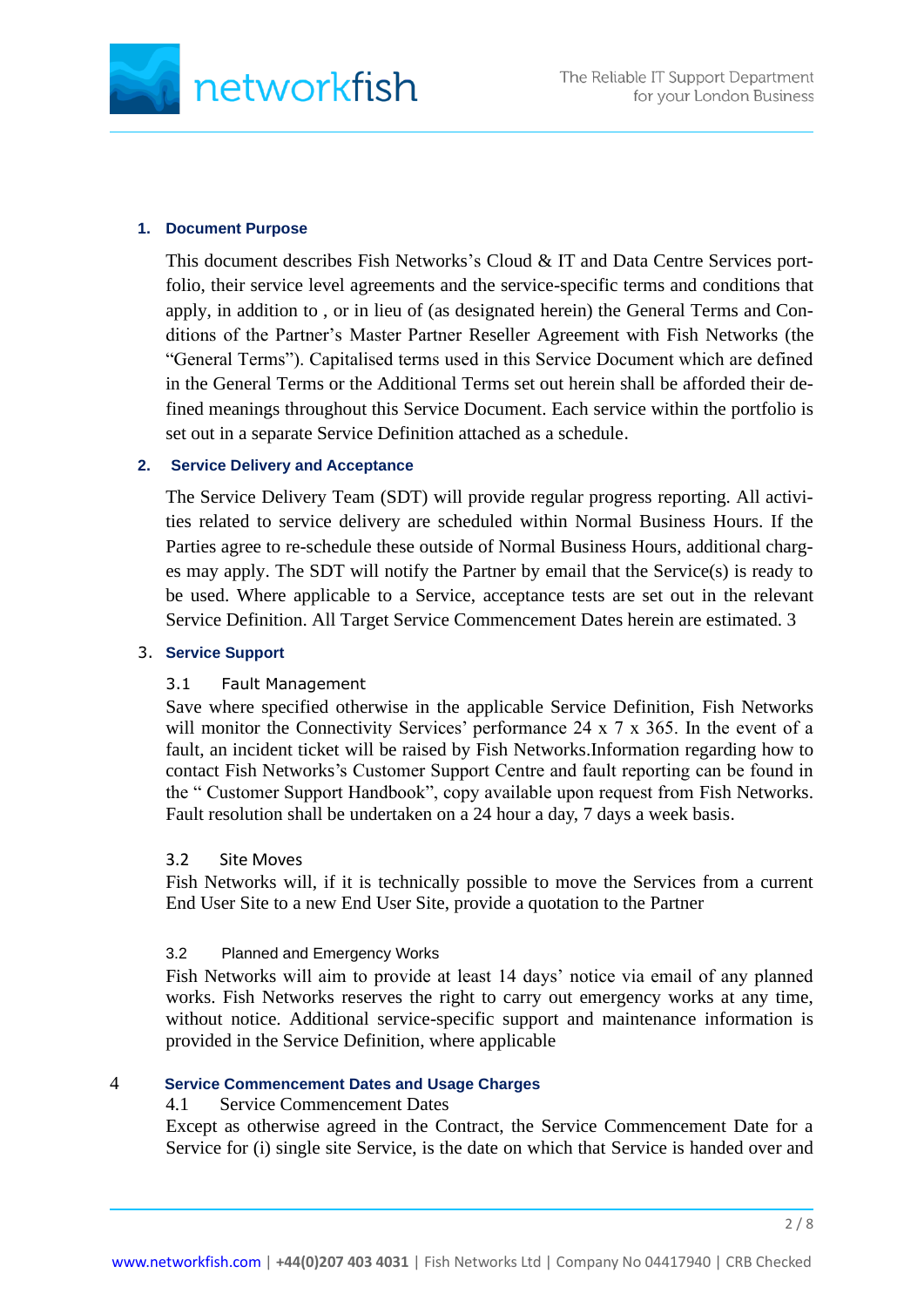

(ii) multiple-Site Services is the date on which that Service has been handed over for at least two (2) Sites. For centralised services shared by multiple Sites (i.e. Centralised Firewall, SSL VPN Service etc.), the Service Commencement Date is the date on which that Service has been handed over and is accessible from at least one (1) Sites.

# 4.2 Burst Bandwidth

Where burst bandwidth charges apply, Fish Networks will measure bandwidth usage in five minute intervals. At the end of each billing cycle, all data samples will be sorted from highest to lowest and the top five percent (5%) of measurements will be discarded. The highest remaining data sample will then constitute the bandwidth usage level for that particular billing cycle. Burst usage is the amount of bandwidth usage for the particular billing cycle exceeding the committed information rate. The usage charge will be calculated using the rate per Mbps of burst bandwidth shown on the Order Form.

# 4.3 Excess Usage

For certain services the Reseller may be provided with a maximum amount of usage in return for the Annual Charge, yet retains the ability to use additional resources over and above, subject to Usage Charges. Where this applies it will be specified within the applicable Service Definition along with details on how to obtain a copy of the current Rate Card. Fish Networks shall be entitled to revise the Rate Card on not less than thirty (30) days' notice to the Partner, upon expiry of which the revised Rate Card shall apply in lieu of the previous version.

### 5. **Service Credits**

# 5.1 Service Availability

The target availability service level for each Service is provided in the relevant Service Definition. Availability is calculated on a calendar monthly basis using a 730 hour month

Non-availability is measured from the time an incident ticket is raised to the time the service is restored and the incident ticket is closed by Fish Networks. All references herein to the Monthly Charge are to the Annual Charge divided by twelve (12).

### 5.2 Service Credit Rules

Fish Networks shall have no liability for any failure to meet any target service levels due to, or as a result of, any of the following reasons:

- Any Force Majeure Event;
- Suspension of service in accordance with the Contract;

• Partner and/or End User default or delay, or any negligent, wilful or reckless act, fault or omission by the Partner and/or the End User, or any users of the Service for whom the Partner/End User is responsible pursuant to the Contract;

• Partner or End User-provided or supported equipment; and/or

• Access issues and delays along the route of the Service(s) or at the End User Sites

# 5.3 How to Claim

Service credit claims must be submitted to finance@networkfish.com within thirty (30) calendar days of the end of the calendar month in which the failure to meet the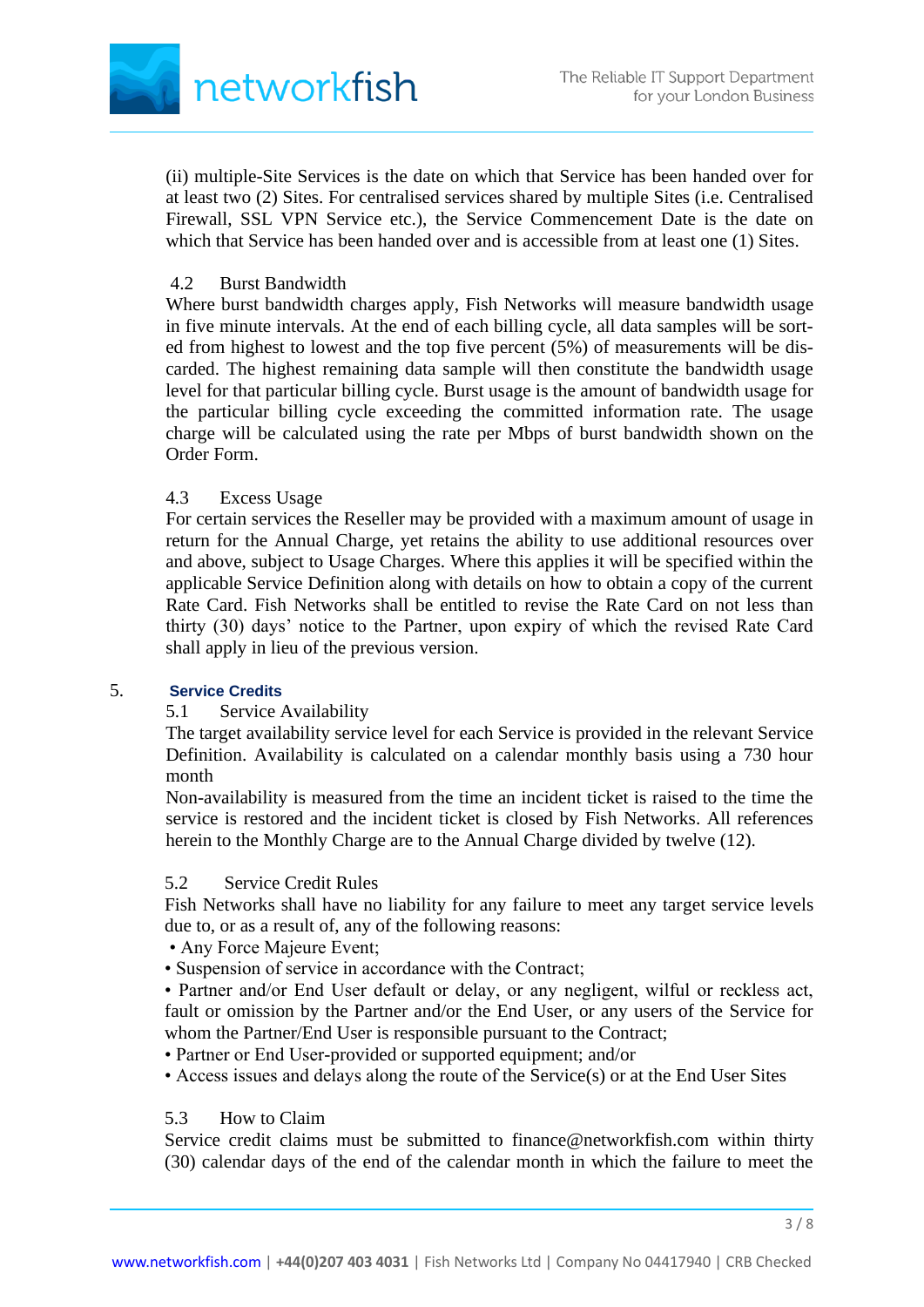

target service level occurred. Any service credit claims not raised by the Partner within this period are irrevocably waived. If service credits claimed are rightly due, they shall be calculated in accordance with relevant Service Definition and this section (such service credits being a genuine pre-estimate of loss, not a penalty and not unconscionable) and shall be applied to the Partner's account. Partners shall not make a double claim under the Contract. Service credits are the Partner's sole and exclusive remedy with respect to any failure to meet any target service levels.

### 6. **Additional Terms**

The following terms and conditions apply to all Connectivity Services in addition to the General Terms.

# 6.1 DEFINITIONS

6.1.1 In this Service Document, the following terms shall have the meanings assigned to them below: "End User Networks" the networks, equipment, and cabling at the End User Site(s), to which the Service(s), Fish Networks Equipment or Purchased Equipment will be connected. "End User Premises Equipment (EUPE)" Fish Networks Equipment located at the End User Site(s). "Permissions" the permissions granted to a telecommunications operator pursuant to the Communications Act 2003 or, in relation to any non-UK services, any regulatory framework applicable to the Service(s) in the country of provision.

## 6.2 **SERVICE PROVISION**

6.2.1 Provision of Smart Wires Service(s) and Off-Net Circuits and the Charges for Smart Wires Services and Off-Net Circuits are subject to site survey following order placement.

6.2.2 Fish Networks (and/or its suppliers) will conduct End User Site survey(s) to ascertain whether cabling and/or associated infrastructure is required to be installed at the End User Site(s) in order to provision the Smart Wires Service(s) and/or Off-Net Circuits and as a result additional costs (known as "ECC's" or "Excess Construction Costs") apply. Where a Site Survey is ordered on the Order Form, Fish Networks's obligations in respect of the same will be limited to the activities set out in this Clause plus advisement of the site survey findings to the Partner.

6.2.3 Where ECC's apply, Fish Networks will submit to the Partner a Change Order detailing what additional works are required and the Charges payable.

6.2.3.1 Any signed Change Order shall supplement the original Order Form and together they will be considered to comprise one single Order Form (with the details on the Change Order taking precedence in the event of conflict).

6.2.3.2 If the Partner does not sign and return a Change Order detailing ECCs within five (5) Working Days of submission by Fish Networks, the original Order Form in so far as it pertains to the End User Site(s) that are the subject of the detailed ECCs will immediately be considered cancelled without liability on the part of either Party.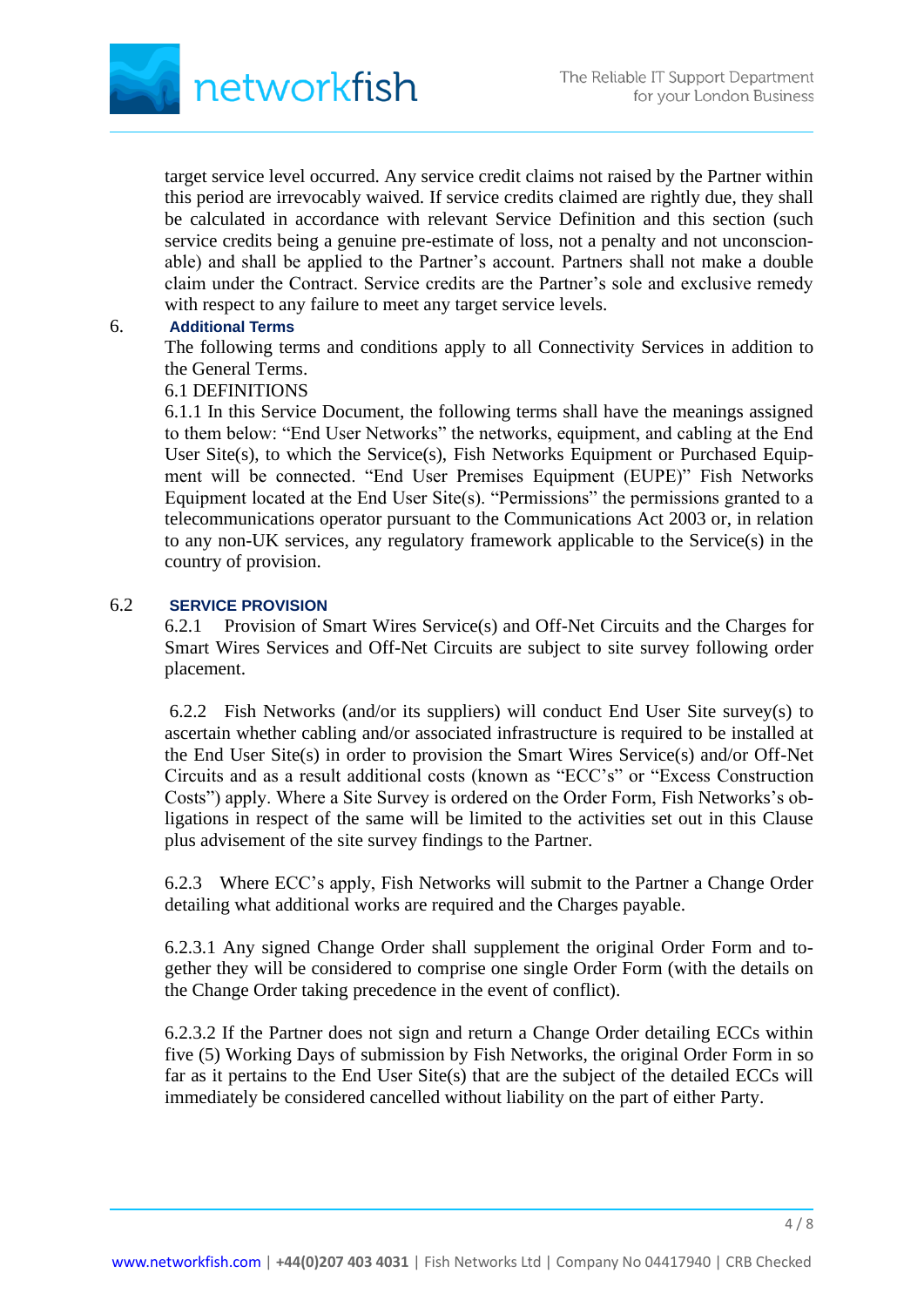

6.2.4 Following the completion of an End User Site survey and, if required, the signing of a Change Order, Fish Networks will advise any required changes to the Target Service Commencement Date to the Partner.

6.2.5 To enable Fish Networks to provide the Smart Wires Service(s) and/or Off-Net Circuit(s), the Partner shall:

6.2.5.1 prepare (or procure the preparation of) the End User Site(s) and the End User Networks in accordance with Fish Networks's reasonable instructions; and

6.2.5.2 (save where the Partner has contracted with Fish Networks for an installation service, such as Smart Install) connect (or procure the connecting of) any tail circuits to the EUPE (where the Partner is responsible for doing so) in accordance with Fish Networks's reasonable instructions; and

6.2.5.3 procure (and be responsible for the cost of procuring) any third party consents that may be required for Fish Networks (and/or its contractors and suppliers) to install and retain the Service(s) and, if applicable, the Fish Networks Equipment at the End User Site(s), including without limitation, any landlord wayleave consents.

6.2.6 Failure or delay of the Partner to install and/or connect any EUPE shall not result in any delay to the Service Commencement Date or the Partner's obligation to pay the Annual Charge.

6.2.7 Fish Networks and its suppliers, in accordance with best industry practice, operate a two-week network freeze during late December and/or early January and consequently, no Service(s) can be handed-over or changes effected to existing Service(s) during this period and lead-times shall be extended accordingly. For the avoidance of doubt, existing Service(s) will continue to be provided and supported as usual during the network freeze.

6.2.8 Fish Networks reserves the right to suspend the Service(s) temporarily in order to protect the Fish Networks Network in the event that the Partner/End User has been notified of an impending Denial of Service attack or other act of cyber-terrorism.

6.2.9 In respect of Smart Wires Services to be provided, the Partner may at any time prior to the handover of the access circuit to Fish Networks by the underlying supplier, request that provisioning of the Service is placed on temporary hold (an "On Hold Request").

6.2.9.1 In the event that Fish Networks agrees in writing (including via email) to the On-Hold Request, the relevant Smart Wire Service(s) shall be placed on hold for a period not to exceed ninety (90) calendar days (the "Maximum On Hold Period").

6.2.9.2 The Partner may at any time request in writing (including via email) that the Smart Wire Service(s) be taken off hold, whereupon Fish Networks shall continue to provision the same.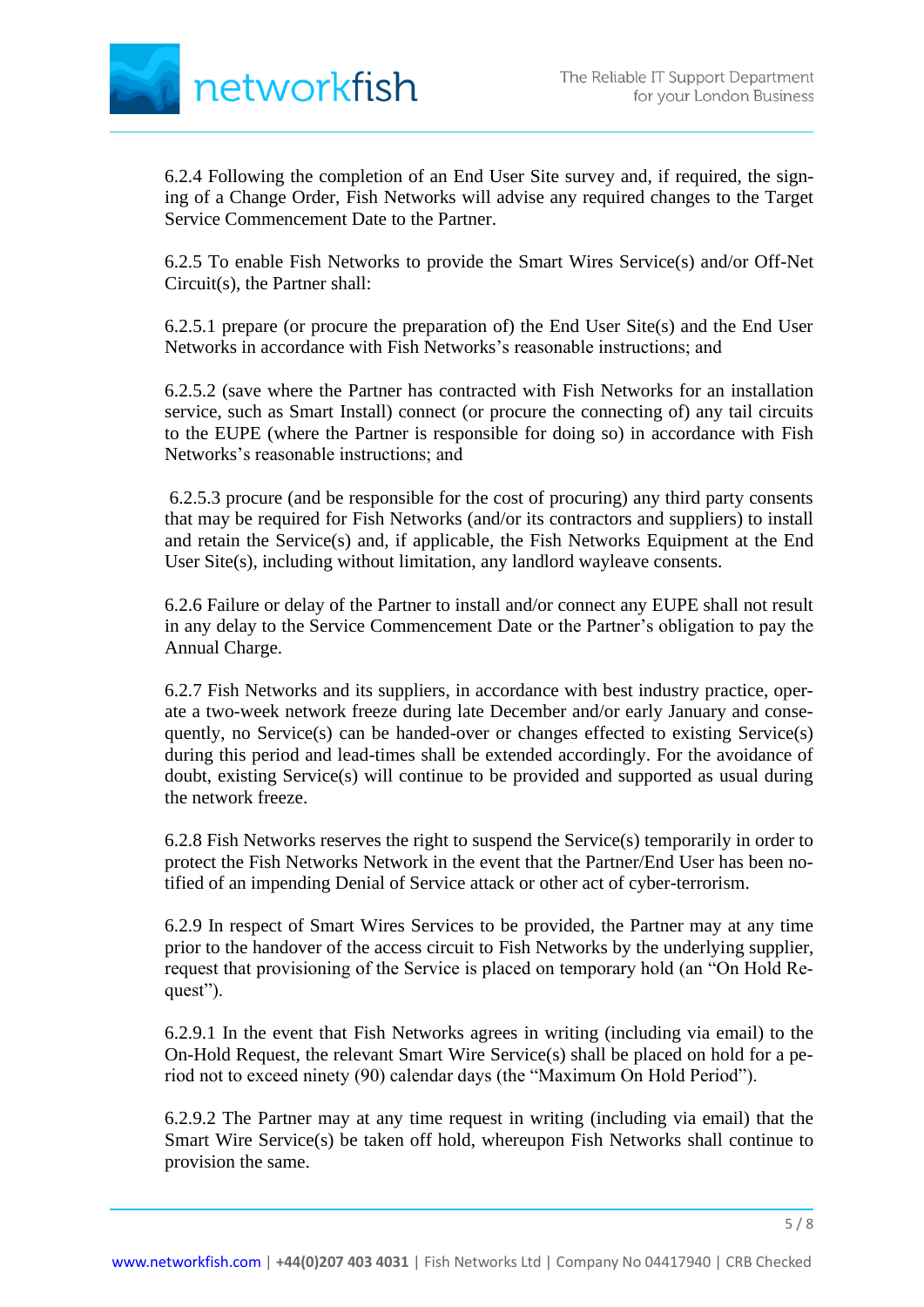

6.2.9.3 If a Smart Wires Service is not taken off hold pursuant to Clause

6.2.9.2 above prior to the expiry of the Maximum On Hold Period, the order that Fish Networks has placed with the underlying supplier for the relevant access circuit will be automatically terminated and: (i) the Partner shall be liable to pay Fish Networks any costs levied on Fish Networks by the underlying supplier as a result of the termination of the order plus one hundred pounds  $(\text{\pounds}100)$ ; and (ii) Fish Networks shall place a new order with the underlying provided for the relevant access circuit.

6.2.9.4 The process set out in Clauses 6.2.9 to 6.2.9.3 above may be repeated without restriction on the number of times, but the Charges set out in Clause 6.2.9.3 at point (i) above will apply on each occurrence.

6.2.9.5 Nothing in this Clause 6.2.9 shall oblige Fish Networks to agree to any On-Hold Request.

6.2.9.6 The above is without prejudice to Fish Networks's right to invoice the Annual Charges from the Target Service Commencement Date as set out in the General Terms.

### 6.3 **ABORTED END USER SITE VISTS AND EXPEDITE FEES**

6.3.1 In respect of Smart Wires Service(s) and Off-Net Circuits, the Partner shall reimburse Fish Networks for any charges levied on Fish Networks by the relevant tail circuit supplier as a result of that tail circuit supplier not being given access to an End User Site as previously arranged and agreed with the Service Document for Connectivity Partner/End User. The Partner shall be entitled to see reasonable documentary evidence attesting to such incurred charges for aborted End User Site visits by the tail circuit supplier.

6.3.2 In respect of new circuit provision (Smart Wires, Offnet Circuits etc), the Partner may have the option to expedite delivery through the payment of an Expedite Fee. Where an Expedite Fee appears on the Order Form, Fish Networks will request an expedited delivery with the underlying provider. This will generally result in the circuit(s) getting a higher priority for planning/installation in order to achieve an earlier delivery date(s). Generally applying an expedite can reduce lead-time by around a third. When an Expedite Fee has been added to the Order Form, the Partner should be aware that this may mean short notice appointments and evening/weekend working and the Partner agrees to facilitate (and shall procure that the End User facilitates) the same.

#### 6.4 **FEES AND PAYMENT**

6.4.1 Where there is a further Non-Recurring Charge (NRC) as a result of a Change Order (such as ECCs), such further NRC shall become invoiceable immediately upon signature of the relevant Change Order.

6.4.2 As from the Service Commencement Date, the Annual Charge and the Usage Fees shall, subject to Clause